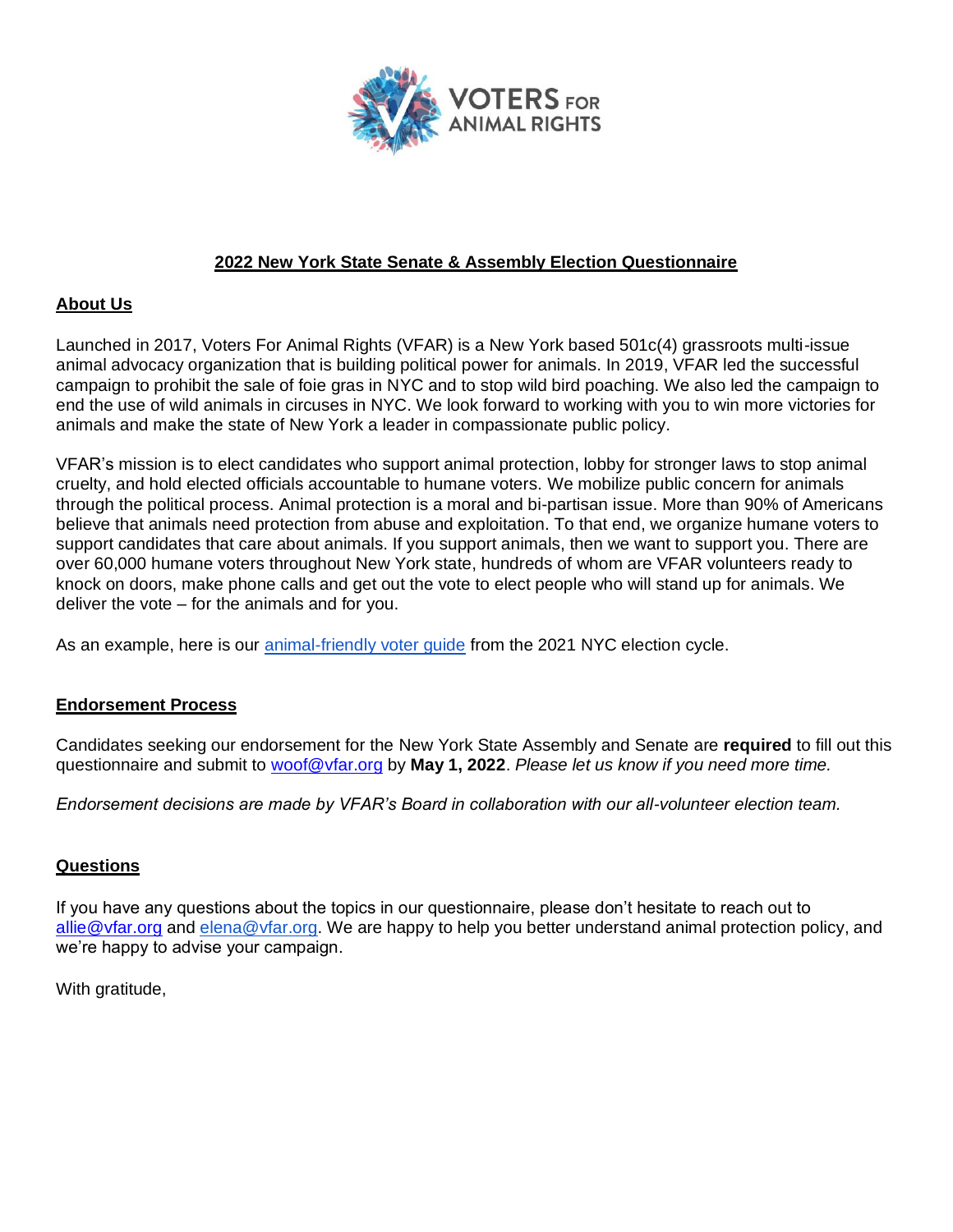

# **Candidate Contact Information & Campaign Information**

Candidate Name: Tony Simone Pronouns: He/Him Cell Phone: New York 1999 Email:

Campaign Manager: Ben Lowenstein Pronouns: He/Him Cell Phone: Email: Email:

District: NYS Assembly District 75

Cities/Towns/Villages/Neighborhoods In Your District: Chelsea, Hell's Kitchen, Midtown, Upper West Side

Party: Democratic

Office Sought: NYS Assembly Member

Incumbent/Challenger: Open Seat

Name of Campaign Committee: Tony for New York

Campaign Field Office Address: Not yet open

Campaign Website: www.tonyfornewyork.com

Campaign Social Media: Twitter: @tonysimone Instagram: tonywsimone facebook: facebook.com/TonyForNY

Occupation/Employer: Recently employed as Director of External Affairs, Friends of Hudson River Park

Organizational Affiliations, if any

Endorsements, if any: **Assembly members Dick Gottfried and Deborah Glick, Congress members Jerry Nadler and Ritchie Torres, DC37, UFT, 504 Democratic Club, Stonewall Democratic Club, Victory Fund, Jim Owles Liberal Democratic Club, Former State Senator Tom Duane, former City Council Speaker Christine Quinn, former NYS Comptroller Carl McCall I will be announcing further endorsements soon.**

## **Personal Initiatives**

1. Do you feel that promoting the humane treatment of animals should be a priority for the New York State Legislature?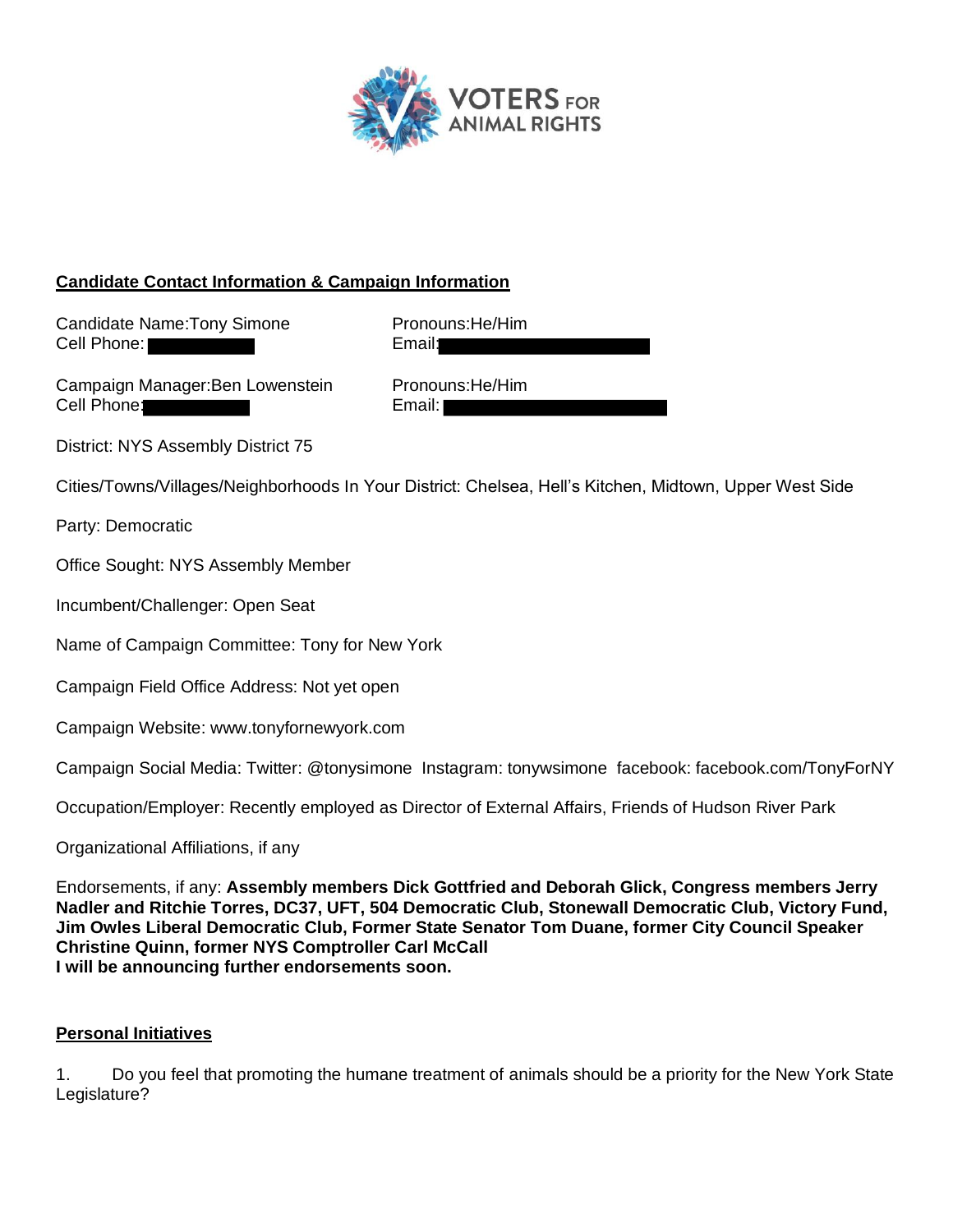

## **Yes, New York State must always promote the humane treatment of animals and should be a leader in the nation on this issue.**

2. Do you have any achievements to date on humane issues, *e.g*. supporting humane legislation, adopting a shelter pet, volunteering with an animal rescue organization, supporting any national or local animal protection orgs, living a plant-based (vegan or vegetarian) lifestyle, etc.? Did you grow up with or currently live with any companion animals?

**My dog, Radar, was adopted from a shelter and we had shelter dogs and cats (and some strays) we took care of my entire childhood. I loved animals growing up, we had birds, fish, frogs, newts and even snails. I have donated to shelters, including the ASPCA.**

3. What animal issues will you prioritize and lead on as a member of the NYS legislature?

**I will support legislation to ban the sale of dogs, cats and rabbits in pet stores in New York State. The cruel conditions they live in in these stores leads to suffering and poor health, and has no place in our state. I will support banning animals in circuses statewide. New York City's law was a great step forward, but we need a ban across the state. Additionally, I support promoting plant based foods to reduce our consumption of animal food products, end the horse carriage industry, and protect our wildlife through environmental conservation and education.**

4. Will you commit to having a designated person in your office to handle animal issues?

### **Yes, a member of my staff will monitor and actively work on animal issues and my office will always be available to organizations such as VFAR to promote the rights of animals.**

5. How would you work to empower the animal advocacy community to reach new success and growth into the 2023-2025 term and ensure that New York is on the forefront of animal protection?

**As an Assembly member, I will always work with defenders of animals such as VFAR on their legislative priorities and would join with like minded colleagues in the legislature to ensure animal rights issues move forward.**

## **PRIORITY LEGISLATION**

## **1. Companion Animals: Pet Stores**

Puppy mills are commercial dog-breeding facilities that make money by producing large numbers of puppies as quickly as possible, breeding dogs over and over in cruel conditions. Puppy mills and pet stores have repeatedly been found to have poor sanitation, infectious diseases, overcrowded cages, animals receiving no exercise, proper veterinary care, protection from harsh weather conditions, or adequate food and water. These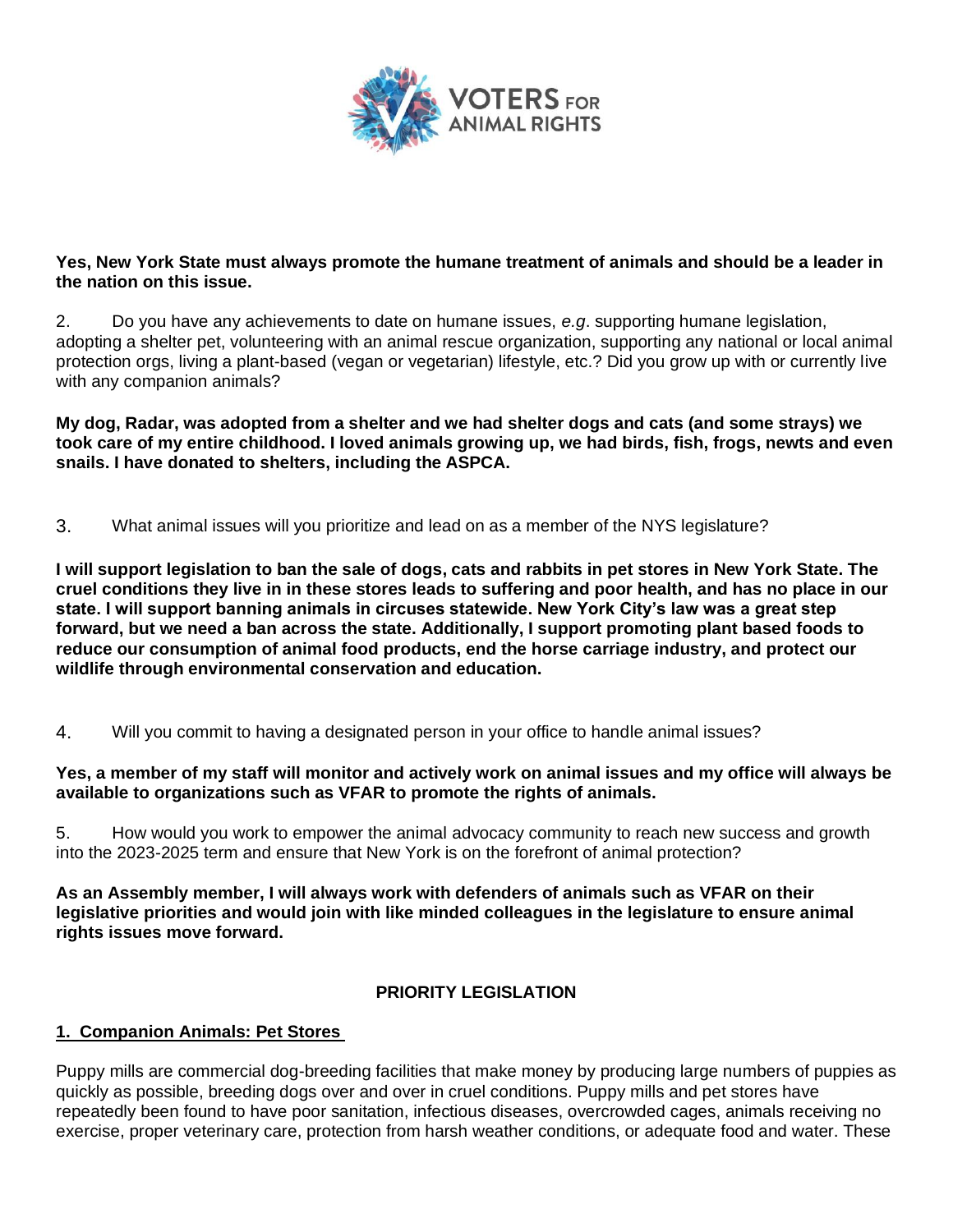

out-of-state breeders send their puppies into New York via a pipeline of middlemen who ship them to pet stores to be sold to the public. More info here.

**Would you cosponsor and vote for A.4283/S.1130 (Rosenthal/Gianaris), which would end the sale of dogs, cats and rabbits in pet stores and promote adoption of these animals?**

**YES**

**Additional Comments:**

**The conditions for dogs, cats and rabbits in pet stores are terrible and it always breaks my heart to see them in store windows. Adoption through shelters, like I did with my dog Radar, unites people with healthier and happier pets.**

### **2. Protecting New York's Wildlife: Ending Killing Contests**

Wildlife killing contests are organized events in which participants compete for cash and prizes for killing the most, heaviest or even smallest animals within a certain time period. These competitive killing events are inhumane, serve no legitimate purpose, and are not a science-based form of wildlife management. They simply glorify and incentivize killing animals. These competitions are considered cruel by many hunters and wildlife management agencies. Eight states, including Vermont, Maryland and Arizona have already prohibited wildlife killing contests.

**Would you cosponsor and vote for A.5746/S.6643 (Glick/Kennedy) to end wildlife killing contests in New York State?** 

**YES** 

**Additional Comments:**

**The methods these contests use, such as baiting and luring animals to spots where they can be easily killed in large numbers, only to be thrown in a dumpster, have no place in a civilized society.** 

## **LEGISLATION, BUDGET, AND POLICY**

## **3. Funding for Companion Animal Sheltering and Wildlife Rescue**

#### **A. Companion Animal Capital Fund**

The New York State Animal Protection Federation's 2021 Shelter Capital Needs Survey shows that there are 26 shelters in New York with capital needs of \$56.7 million. These underfunded animal rescue and sheltering organizations provide vitally needed services and deserve state funding. The failure of New York to fully fund these facilities that serve all New Yorkers demands immediate correction.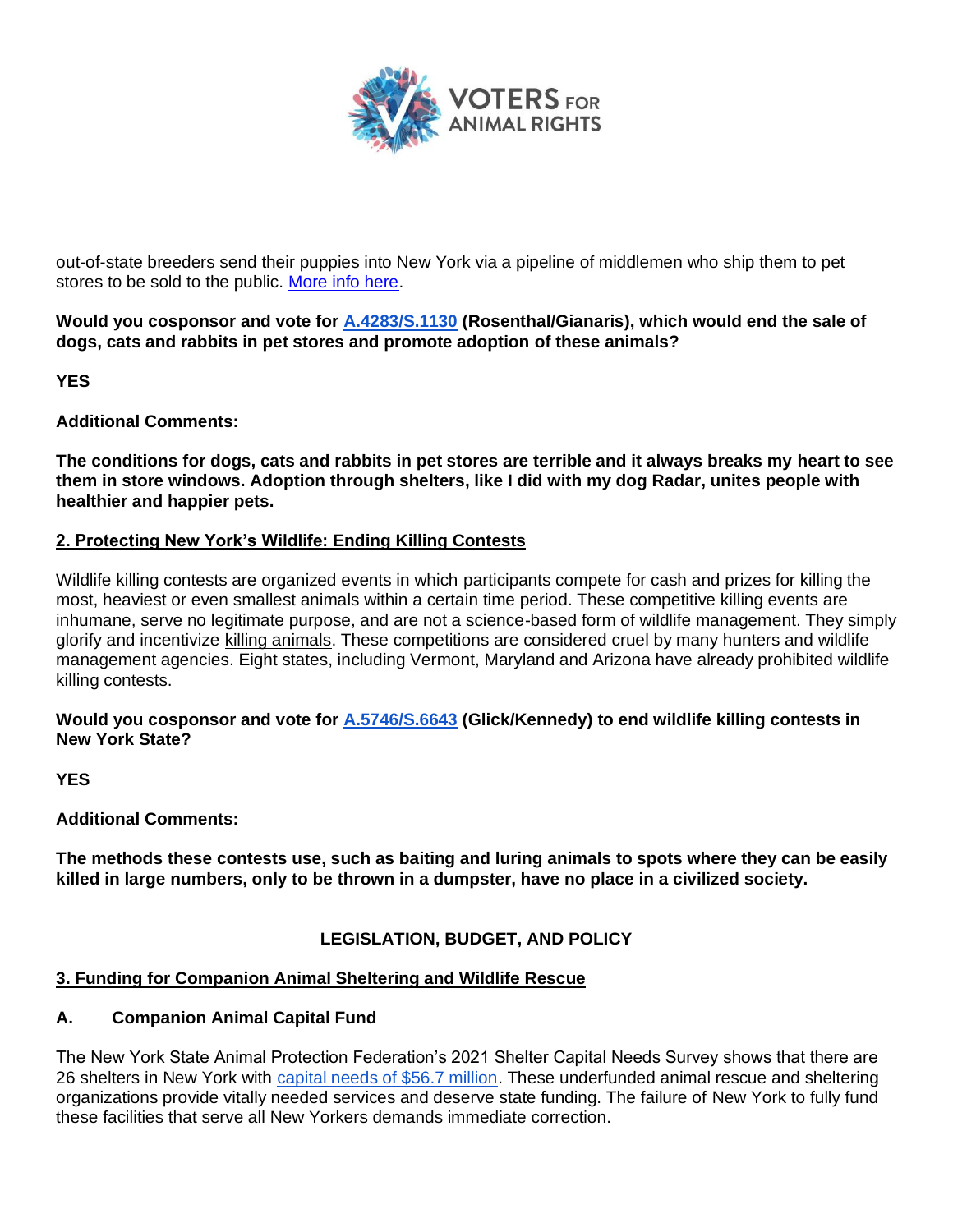

**Will you support adding \$5 million to the New York Companion Animal Capital Fund in each of the Assembly and Senate budget bills?** 

**YES**

**Additional Comments:**

**Animal rescues and shelters perform a great service that strengthens our state by uniting people with lifelong companions. Ensuring the disbursement of a properly funded capital fund will ensure these organizations can continue their service with the needed care to the animals they save.**

# **B. Companion Animal Care Standards Act for Shelters and Rescues**

**Would you cosponsor and vote for A.6246-B/S.6870 (Paulin/Addabbo) which would recognize and define the full scope of animal sheltering and rescue operations in New York State, and set minimum standards and best practices for animal rescue?** 

This legislation will:

- Require all personnel to have on-going training on the care of homeless companion animals.
- Require recordkeeping of animals, including their health and behavior.
- Ban dangerous and reckless methods of animal transport.

• Recognize the importance of foster care in animal sheltering, while requiring shelters and rescues to monitor and track all foster providers.

• Require all entities to have a clearly written management structure that defines staff authority, and reporting hierarchy and responsibilities.

• Establish staffing requirements that are sufficient to feed each animal and clean their enclosures.

• Require that the number of animals housed will not exceed the number of humane housing units available and that adequate socialization and exercise be provided.

# **YES**

# **Additional Comments:**

**Animal shelters and rescues should be the only source for certain pets such as dogs and cats. That means we need to ensure there is proper regulation and safeguards to ensure bad operators do not take advantage by posing as a compassionate rescue operation while not providing the level of care expected of a rescue.** 

# **C. Wildlife Rescue and Rehabilitation**

New York is home to an immense diversity of wildlife in need of protection. Currently there are only a few brick and mortar wildlife rehabilitation centers in New York State, such as the Wild Bird Fund in Manhattan. However, no state funding is provided to support wildlife rescue and rehabilitation in New York, so this immense burden falls on a small number of privately-funded centers and self-funded volunteer wildlife rehabilitators.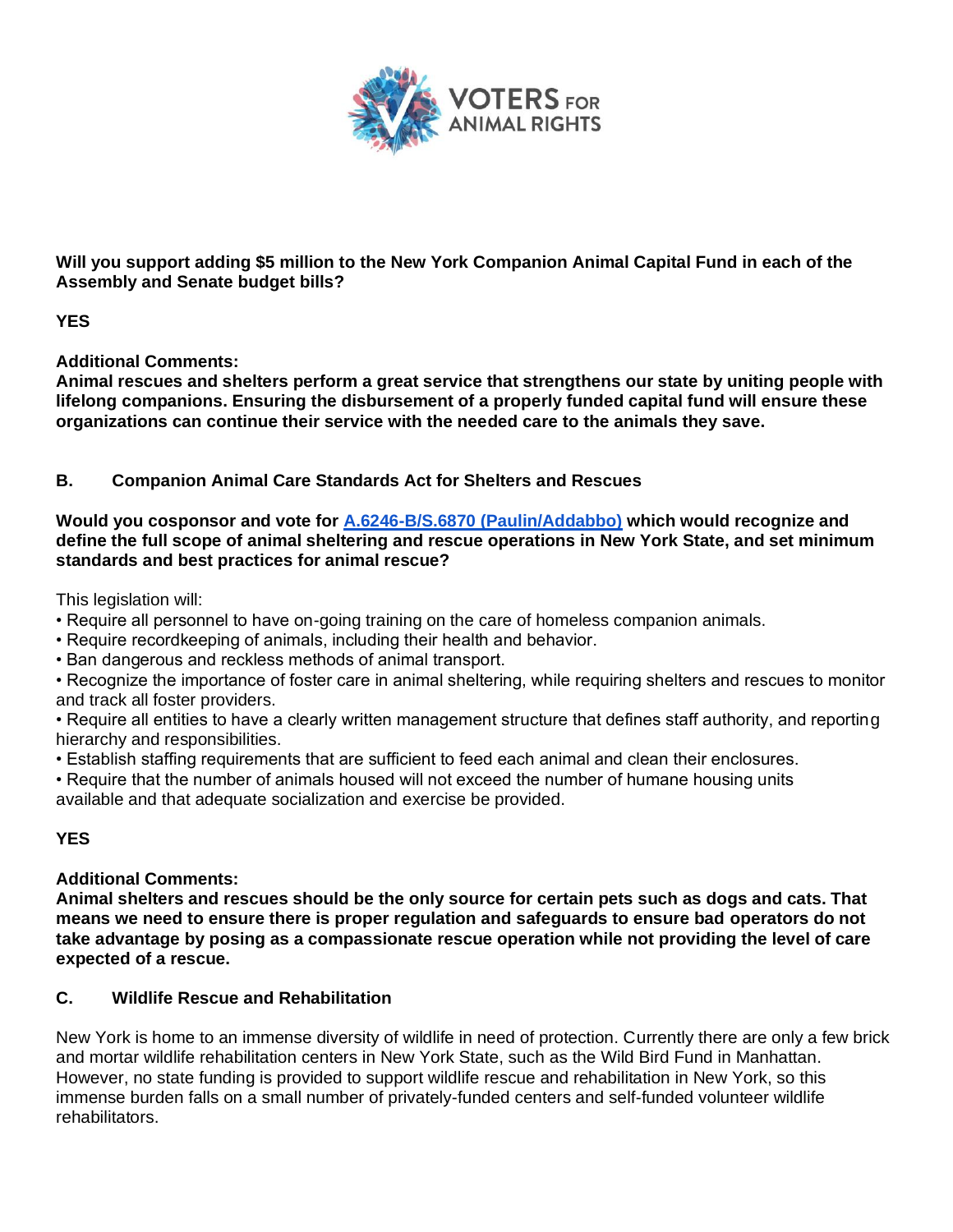

**Would you support a funding initiative to expand New York State's capacity for wildlife rescue and rehabilitation?**

**YES**

**Additional Comments:**

**New York's diverse wildlife has lost so much of its diverse environment, from our shorelines to our mountains, that fostered it. It is our responsibility to ensure rescue and rehabilitation services are supported so we do not lose whole populations of animals.**

### **4. Animals Used for Fashion: Fur**

Fur farms breed and confine animals in tiny, filthy cages where they suffer intense stress and unimaginable cruelty. They are beaten, bludgeoned, electrocuted, and skinned alive. Trapping animals in the wild is no better; animals are trapped in cruel leg hold vices where they can suffer for days in excruciating pain starving until a trapper returns to shoot or bludgeon them to death. Coyotes often try to chew off their own legs to break free. Many other animals are unintentionally caught and killed in these traps, including household companion animals. California has enacted a ban on the sale of fur. Several countries such as Norway, Croatia, Czech Republic, Germany, Japan, and the U.K. have taken steps to close fur farms. The US House of Representatives has recently voted in favor of legislation to ban mink farming throughout the US. With public awareness and innovative alternatives on the rise, many popular designers have stopped using animal fur. There are ethical alternatives to fur which are not only stylish and warm but environmentally friendly. More info here.

**Would you cosponsor and vote for A.703/S.5439 (Rosenthal/Brisport), that would ban the sale of new apparel products using real animal fur?** 

**YES**

#### **Additional Comments:**

**There is no good reason for the continued use of fur in clothing. The practices used by the industry are cruel and inhumane just to create a product that has more than enough ethical alternatives.**

#### **5. Animal Testing**

Animal testing causes unnecessary pain and suffering; it is archaic, environmentally destructive, and falls short of stated aims of ensuring human and consumer safety.

### **Would you cosponsor and vote for A.5653/S.4839 (Rosenthal/Biaggi) which would prohibit the manufacture or sale of cosmetics tested on animals?**

**YES** 

**Additional Comments:**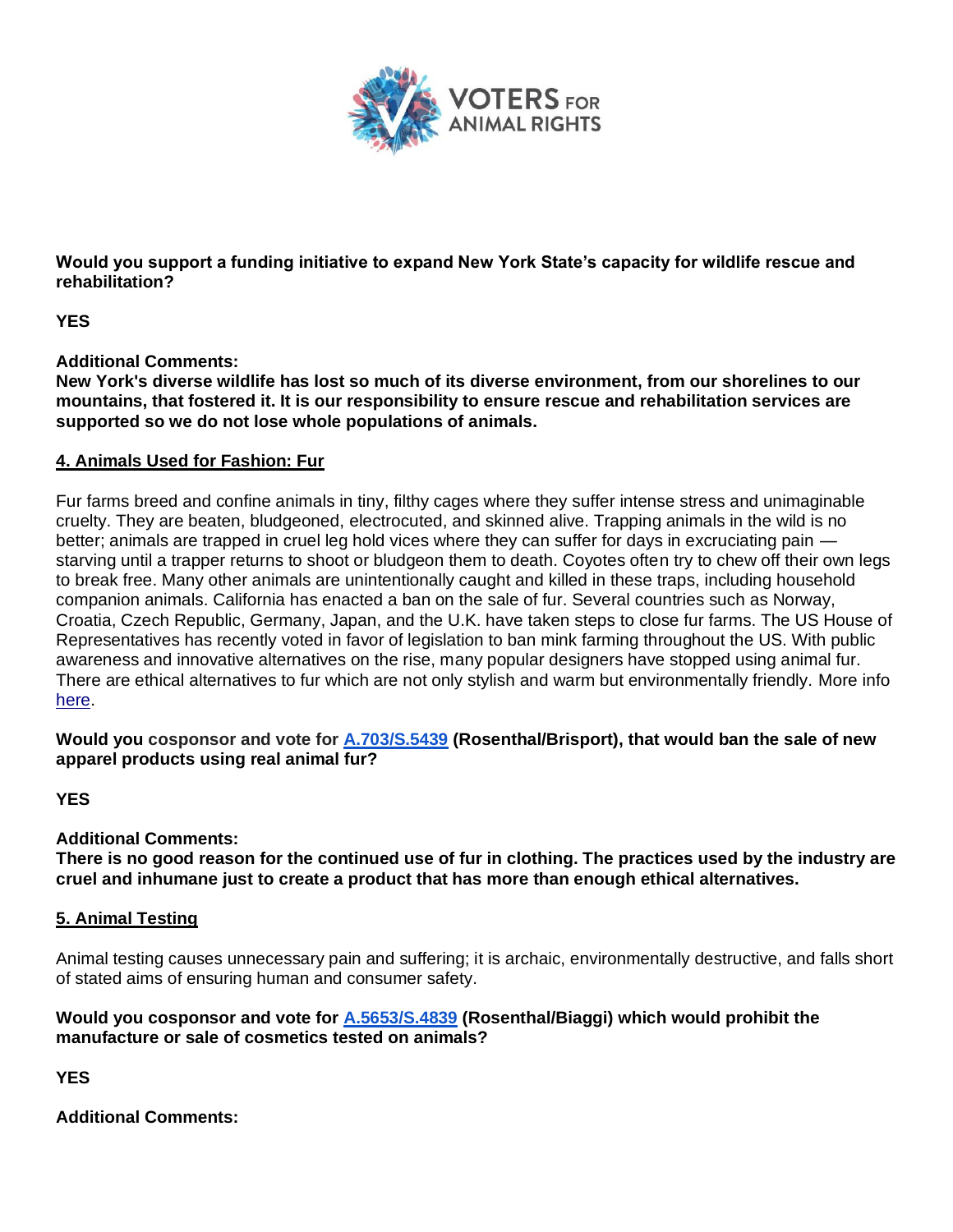

# **6. Animals Used in Entertainment**

# **A. Rodeo Cruelty**

While New York State has limited the use of animals in circuses and other entertainment, rodeos have been left unregulated despite the display of similar, and in many cases, more egregious acts of cruelty. Rodeos typically include an event called "calf roping" where baby calves are shocked with electric prods, forcing them to run as soon as the holding chute opens, only to then be "clotheslined" with a rope and tied at the legs. Panicked calves are routinely injured or killed during these performances. Rodeos also continue to use flank straps or bucking straps, which are tightly fastened around the animal's abdomen and may be used with sharpened spurs to cause pain to the animal, which encourages them to buck more violently. Rodeos are responsible for causing death and serious injuries to countless animals for the sole purpose of entertainment and showmanship.

# *Would you cosponsor and vote for A.2124 (Rosenthal) which would prohibit these practices at rodeos?*

**YES**

# **Additional Comments:**

# **B. Animal Circuses**

Circuses that use animals have been widely cited as a source of cruelty and exploitation for animals. Even if the basic levels of care and protection of the federal Animal Welfare Act are met, circuses force wild animals to languish in cages while traveling from performance to performance without ever having the opportunity to exercise natural behaviors. Time after time, circuses have been exposed for beating and whipping animals tying their limbs together to facilitate training, shocking them to ensure compliance, not providing adequate food, water and shelter, and other forms of cruelty.

**Would you cosponsor and vote for A.5542/S.4840 (Englebright/Biaggi) which would prohibit the NYS Department of Environmental Conservation from issuing permits or licenses that would authorize wild animals to appear in circuses?**

## **YES**

## **Additional Comments:**

**Animals should not be used for pure entertainment. Children should be exposed to animals in a humane and educational manner that creates appreciation and respect for wildlife, and not be exposed to the cruelty of animal treatment in circuses.**

**C. Carriage Horses**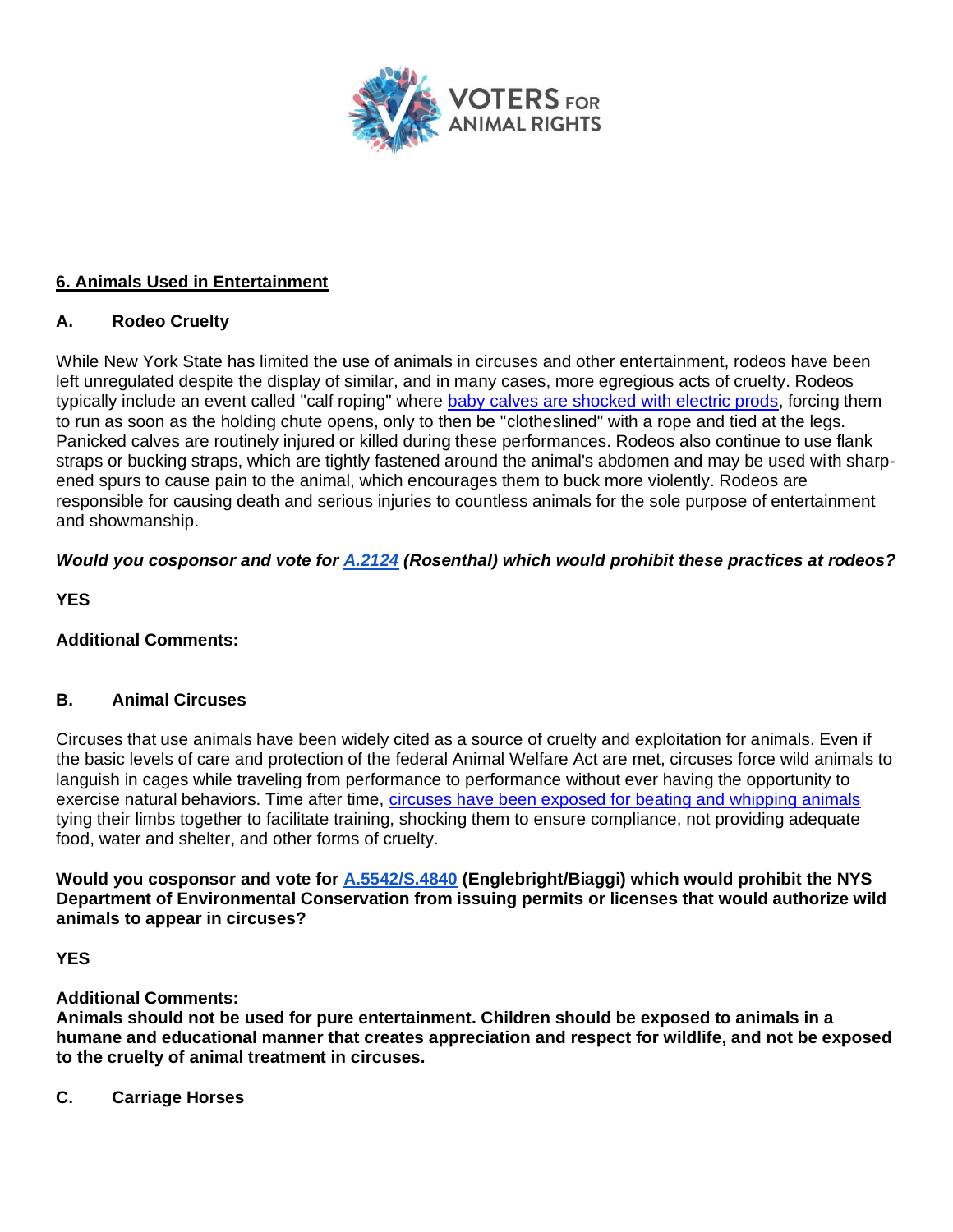

Advocates have long exposed the poor working and living conditions for horses used for NYC carriage rides. Despite some improvements implemented over the years, these horses are still forced to travel through NYC traffic to get to and from Central Park; they work long days - sometimes in extreme weather - with blinders and uncomfortable mouth bits and no opportunity for daily turnout. For the past three decades, there have been countless catastrophic incidents and accidents involving NYC carriage horses, several of which have been captured on video by horrified pedestrians. Many carriage horses die on the streets of NYC or are sent to slaughter once they are unable to continue working.

**Would you cosponsor and vote for A.342 (Rosenthal) to ban horse carriages in New York City?**

# **YES**

## **Additional Comments:**

**As the Assembly member of a district that borders Central Park and includes the streets used by carriages, I will strongly advocate for the end of the horse carriage industry in the City. Our streets are no place for horses and we have been horrified for too long by witnessing the inevitable accidents and tragedies created by this practice.**

## **D. Horse Racing**

In recent years, attendance at horse racing venues in New York State has sharply declined in part because of the public's increasing disapproval of the cruelty within the industry, the doping scandals, and the high numbers of injuries and deaths. Despite horse racing's diminishing attraction, New York State continues to provide millions of dollars in subsidies each year to prop up the industry. Each year, approximately \$250 million in revenue generated by the state's casino industry is diverted to support the horse racing industry. This revenue would be better spent investing in essential public services statewide, such as providing additional funding to the cash-strapped human services sector, education of public school students, the worker protection fund, as well as economic development in communities where racing occurs. A 2021 Marist poll found that just 9% of New Yorkers support state subsidies of horse racing. As the horse racing industry continues to decline in popularity, it is time to reinvest these subsidies in areas that will truly help New Yorkers.

**Would you cosponsor and vote for A.8468 (Rosenthal), which would redirect subsidies for horse racing to education and to the residents of New York, and A.7745/S.7260 (Rosenthal/Salazar) which would end the unfair tax exemptions for the owners of racehorses.** 

**YES**

# **Additional Comments:**

**Providing subsidies to horse racing is a gross misallocation of taxpayer dollars.**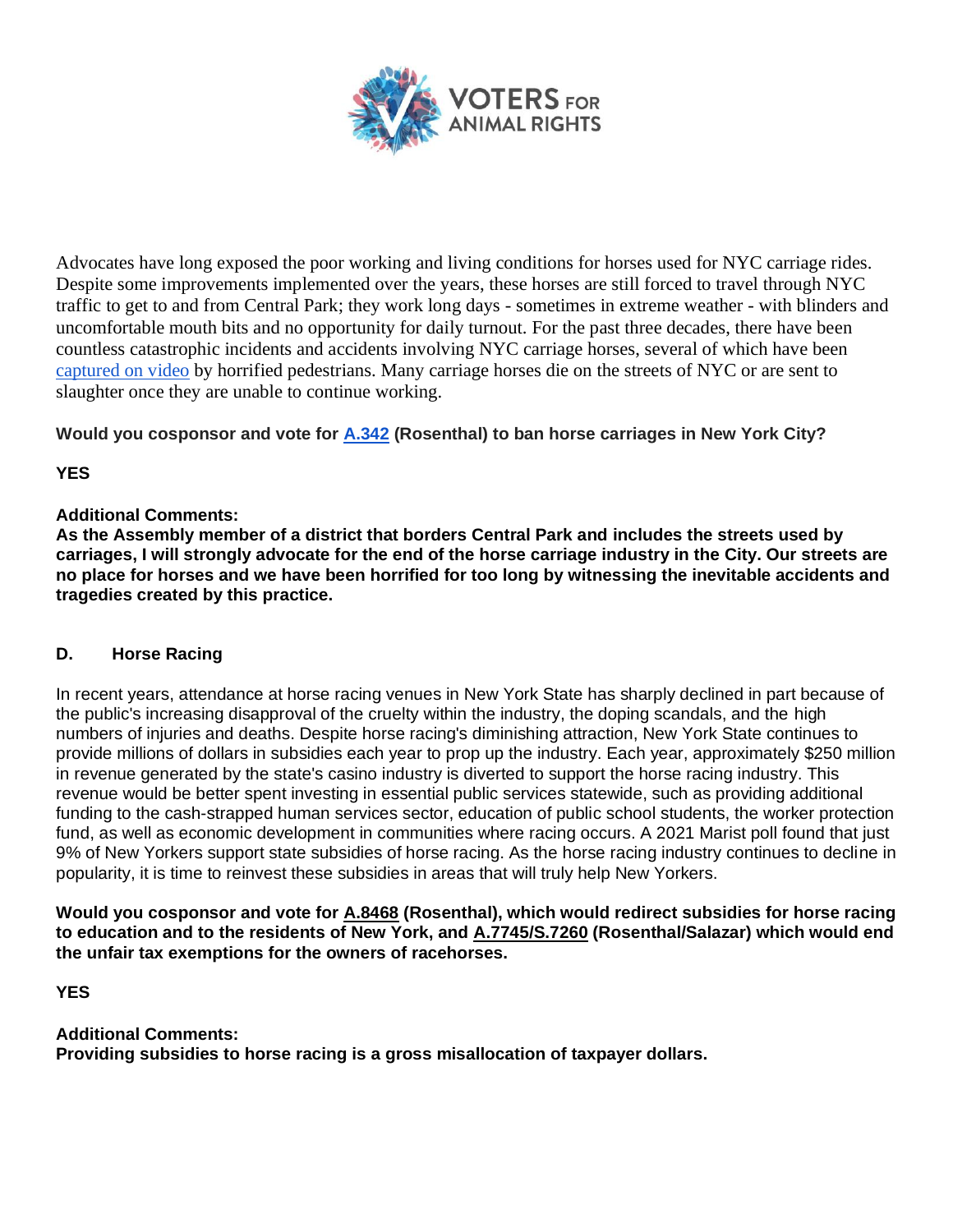

## **E. Zoos**

Psychoactive drugs have been utilized on animals in captivity for a variety of issues. The use of these drugs on animals have obvious negative implications on their behavioral health despite the justifications offered by zookeepers. In June 2021, it was reported that Johari, a female gorilla was dosed with Prozac to facilitate a male gorilla to mate with her.

**Would you cosponsor and vote for A.8177/S.7284 (Gonzalez-Rojas/Brisport), also known as Johari's Law, which would prohibit zoos from giving psychoactive drugs to an animal in order to facilitate procreation.** 

**YES**

## **Additional Comments:**

**Zoos are places of protection and conservation for animals, where they should live as naturally as possible, including in the breeding process.**

### **4. Animals Used for Experimentation: School Hatching Projects**

Principals and school teachers should end the use of bird-hatching projects and replace them with learning activities that teach life processes without the use of live animals. Classroom incubation and hatching projects of baby chicks and ducks are cruel and lead to the abandonment and death of countless young birds each year. There are rarely plans for the mother birds once the eggs develop and the cute baby birds mature. The hatching-project birds, first deprived of a mother hen, are then routinely abandoned in city parks where they cannot survive on their own or dumped at already overburdened local animal shelters and rescues filled with unwanted animals. Hatching projects foster the belief that animals are disposable objects when they are living creatures requiring lifetime care and commitment. Educational and compassionate alternatives have been developed by the United Federation of Teachers (UFT), HEART, and humane educators. More information can be found here and here.

### **Would you cosponsor and vote for A.142 (Rosenthal) that would prohibit schools from using eggs, live baby chickens and ducks for classroom projects?**

**YES**

**Additional Comments:**

**Hatching projects lead to unnecessary harm, abandonment and death for baby birds to teach a lesson that can be taught just as well through humane educational alternatives.**

## **5. Food and Farming Practices**

**A. Vegan Food in Schools**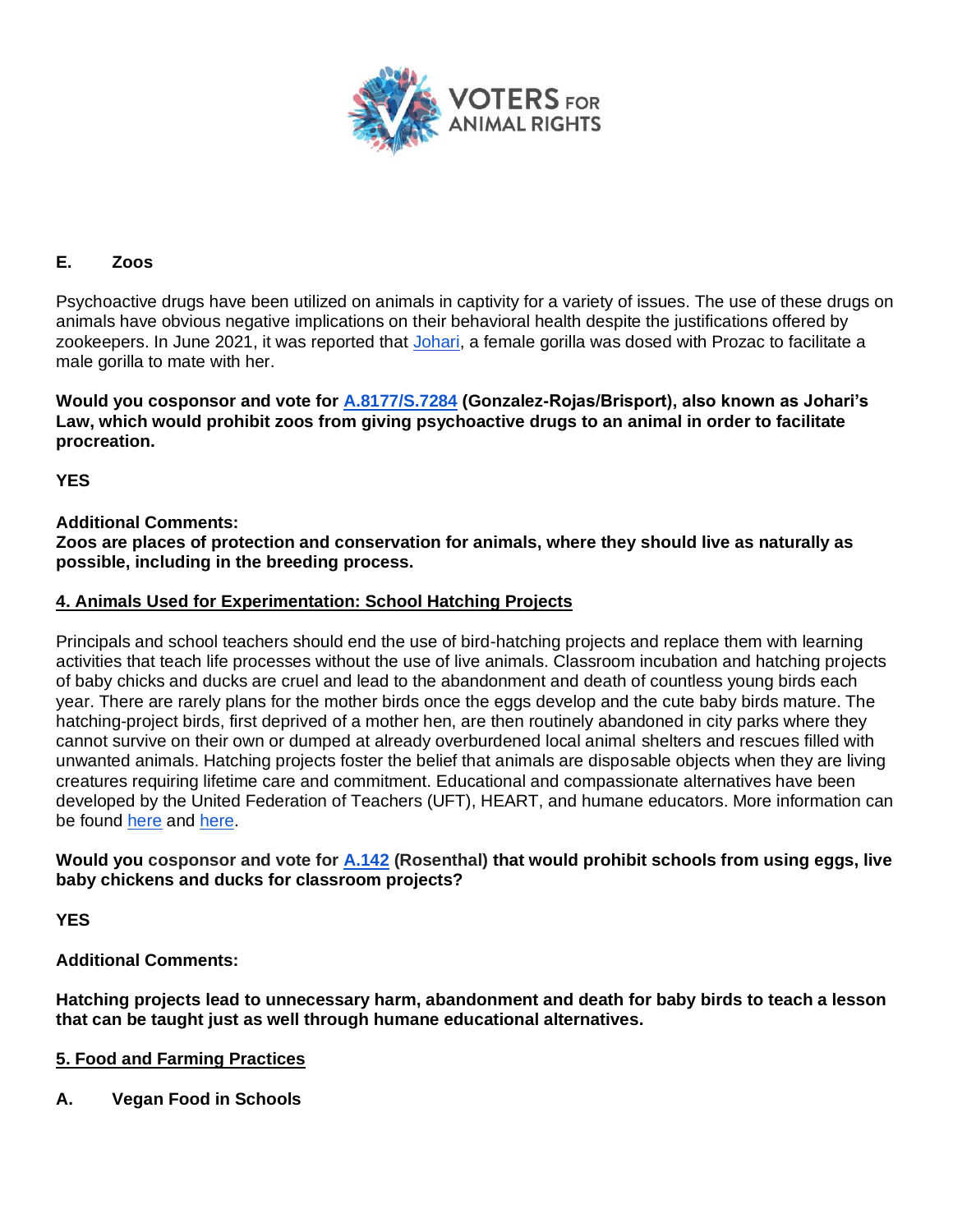

**Would you cosponsor and vote for A.301/S.1726 (Gottfried/Hoylman) which would require schools to offer plant-based food options?**

**YES**

**Additional Comments:**

**Requiring plant-based food options would guarantee students who have ethical, religious or health based dietary needs receive the proper nutrition at school.**

# **B. Climate-Friendly Purchasing**

The food and agriculture sector accounts for approximately one quarter to one third of global greenhouse gas emissions. Research shows that we will not meet important climate goals without shifting to a more sustainable food and agriculture system. Reducing food waste and shifting procurement to plant-forward foods are highimpact climate solutions that will decrease the state's emissions. Shifting food procurement is also a costeffective climate strategy. New York has a history of using procurement to reflect our environmental and social values. Under the GreenNY program, the state is committed to environmentally preferable purchasing of electronics and appliances, energy sourcing, transportation equipment, and more.

**Would you cosponsor and vote for A.6241/S.740 (Fahy/Biaggi) which would establish a methodology for state agencies to estimate, to the extent practicable, the greenhouse gas emissions that occur through the life cycle of all food and beverages purchased by state agencies, including third-party vendors that provide food on their behalf?**

**YES** 

**Additional Comments:**

**Building a sustainable world means tackling the massive amount of emissions that come from the food and agricultural sector. For New York State to make responsible choices in procurement, complete and accurate data on the true impact of these sectors is required.**

# **C. Dairy Subsidies and transition to plant-based suppliers in New York State**

Milk and other dairy products are top agricultural products in New York State, but demand for and sales of dairy products in New York and the U.S. have dropped precipitously in recent years, while sales of non-dairy milks have substantially grown. This change comes as more research and information illuminate the harmful effects of dairy on adult and children's health, the environment and animal welfare. Regardless of the quality of individual animal care offered by a given farm, dairy production necessarily involves farmers taking newborn calves from their mothers who bellow and chase after them. Instead of a mother's milk going to her babies, her calves are taken to veal farms where they are kept isolated in row upon row of small plastic huts to prevent movement and soften their muscles into atrophy. Perhaps worst of all, forcibly impregnating, tail docking, and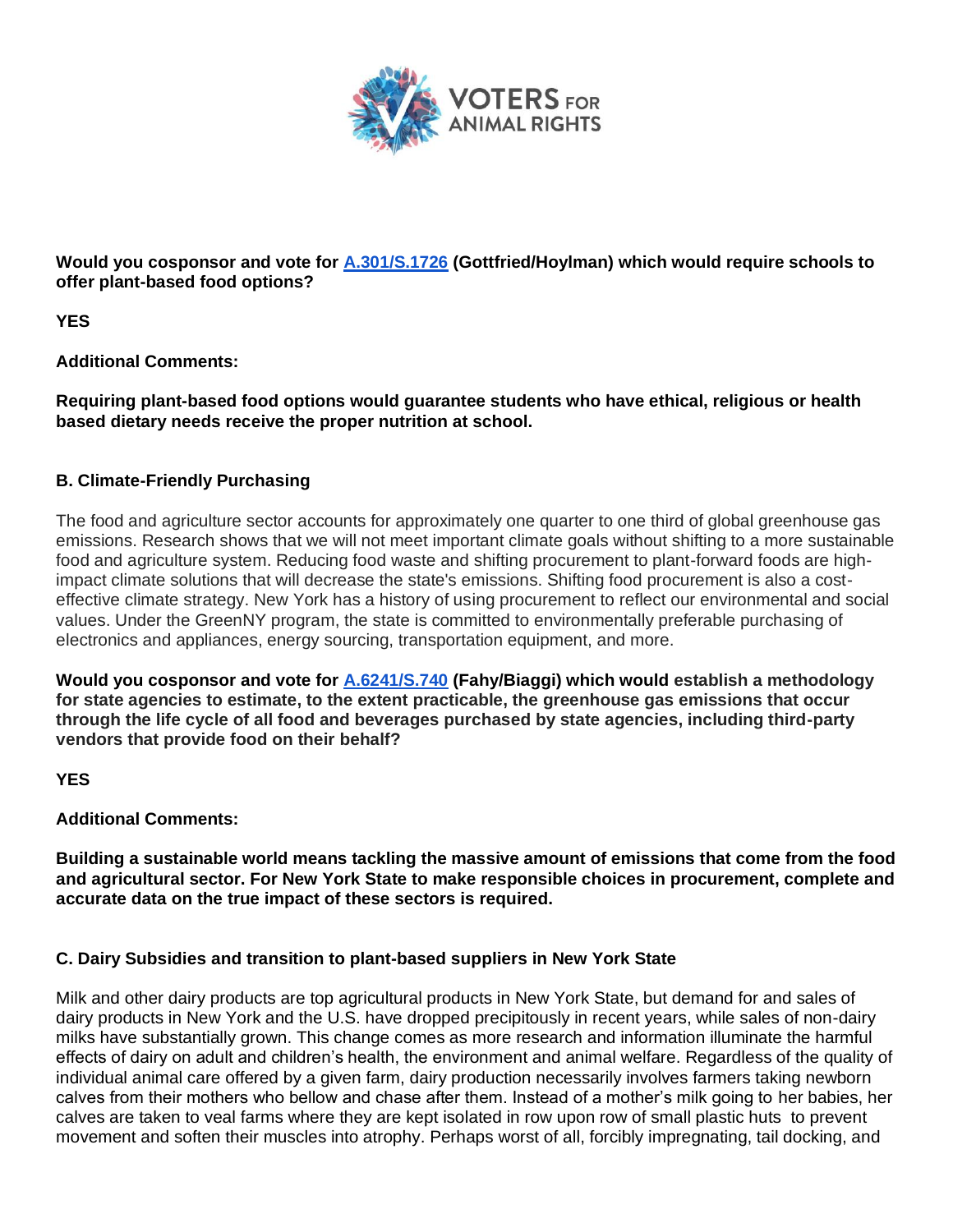

beating downed cows are standard practices on NY dairy farms. Former dairy companies like long-time New York producers like Elmhurst Dairy are making the switch to non-dairy products. New York-based companies are offering healthy plant-based foods, yet every year taxpayers are subsidizing New York's dairies with as much as \$60 million in credits.

**Would you support reducing and redirecting the massive financial subsidies that New York provides the dairy industry, and reallocating this to support plant-based local farming initiatives?**

**Unsure**

## **Additional Comments:**

**I am open to this legislation, but would need to learn more about dairy practices and would be open to discussing it with VFAR.**

### **B. Farming Practices**

There are more than 600 factory farms in New York State that intensively confine animals and engage in heinously cruel practices such as castration of pigs, cows, and other mammals without painkillers; "debeaking" or "beak cutting" of chickens and turkeys without painkillers; and confinement of egg-laying hens in battery cages, baby cows in veal crates, and pigs in gestation crates. Factory farms are degrading the environment and poisoning our communities.

There are also 80+ slaughterhouses and live animal markets throughout the five boroughs of NYC, more than any other U.S. city. Experts have stated that these facilities in New York are no different than the live animal markets abroad where COVID-19 started. In addition to brutally cruel treatment of the animals (tiny cages, no vet care, severely limited food and water), these storefront facilities pose a significant health and safety hazard to the community and severely impact the neighborhood residents' quality of life. Blood, feces, urine, dismembered body parts, and feathers are routinely found on public sidewalks and streets. They are also a breeding ground for infectious diseases — avian flu has been found in several NYC live animal markets and many are located close to schools and playgrounds. Additionally, when large animals such as cows, bulls, and goats escape (as routinely happens, including during transport), it puts us all in danger and has even caused a multi-hour traffic jam on the Verrazano Bridge. Sometimes these animals are allowed to be rescued by a farm animal sanctuary but most often they are killed.

**Especially in light of pandemics that originate from crowded, unsanitary live animal markets, would you support a permanent ban on the operation of all factory farms? Would you support legislation A.10399/S.8291 (Rosenthal/Sepulveda) that would regulate the operation of live animal markets in New York City?** 

**YES** 

**Additional Comments:**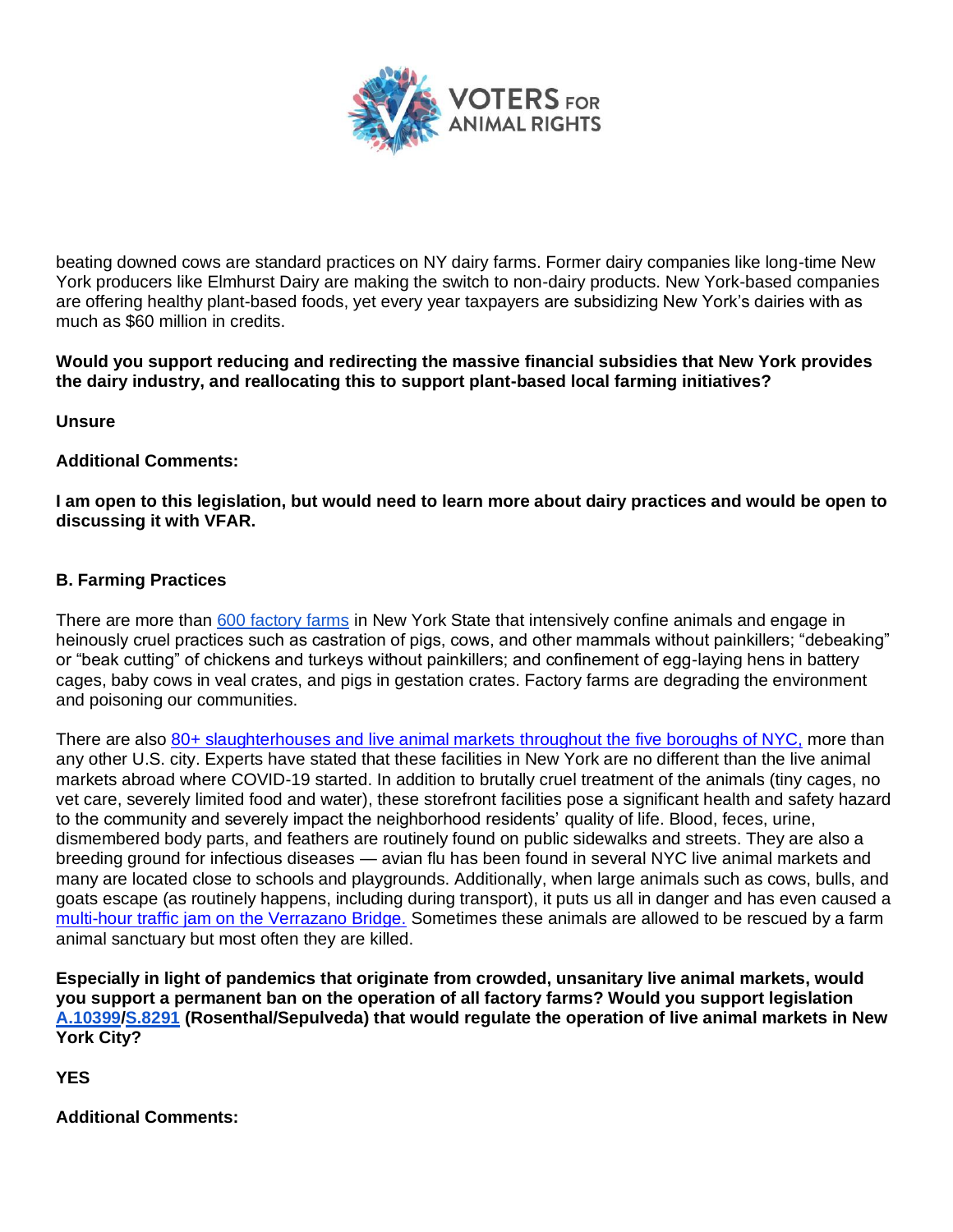

**I would support a moratorium on live markets so that the risks to public health and animal welfare can be examined.**

**Would you cosponsor and vote for legislation to ban confining animals and other cruel practices such as (a) castration of pigs, cows, and other mammals without painkillers, (b) "debeaking" or "beak cutting" of chickens and turkeys without painkillers, (c) confinement of egg-laying hens in battery cages, (d) confinement of baby cows in veal crates, and (e) confinement of pigs in gestation crates?**

**YES** 

**Additional Comments:**

**These practices constitute animal abuse and must be banned under the law.**

**Would you cosponsor, support and vote for legislation S.7592/A.1301 (Brisport/Rosenthal) to require that any animal who escapes a slaughterhouse or transport vehicle be released to an animal sanctuary or other rescue, and require the owner of the facility from which the animals escaped to reimburse any associated costs?**

**YES**

**Additional Comments:**

**I would need to learn more about the legal reasoning behind this proposal. I would be interested in seeing if there is a special duty of care that is required of slaughterhouse and transport business owners, such that if an animal were to escape, they would be forced to forfeit that animal for breach of that duty of care.**

## **8. Legal Rights for Animals**

In 2018, in a decision denying a habeas corpus claim brought on behalf of two chimpanzees kept for decades in small cages inside of a warehouse, Justice Eugene M. Fahey of the New York Court of Appeals issued a concurring opinion stating the following:

"To treat a chimpanzee as if he or she had no right to liberty protected by habeas corpus is to regard the chimpanzee as entirely lacking independent worth, as a mere resource for human use, a thing the value of which consists exclusively in its usefulness to others.... While it may be arguable that a chimpanzee is not a "person," there is no doubt that it is not merely a thing.

**Do you believe that animals should have an individual legal right to bodily liberty, and if so, would you support legislation that establishes such a right?**

**YES**